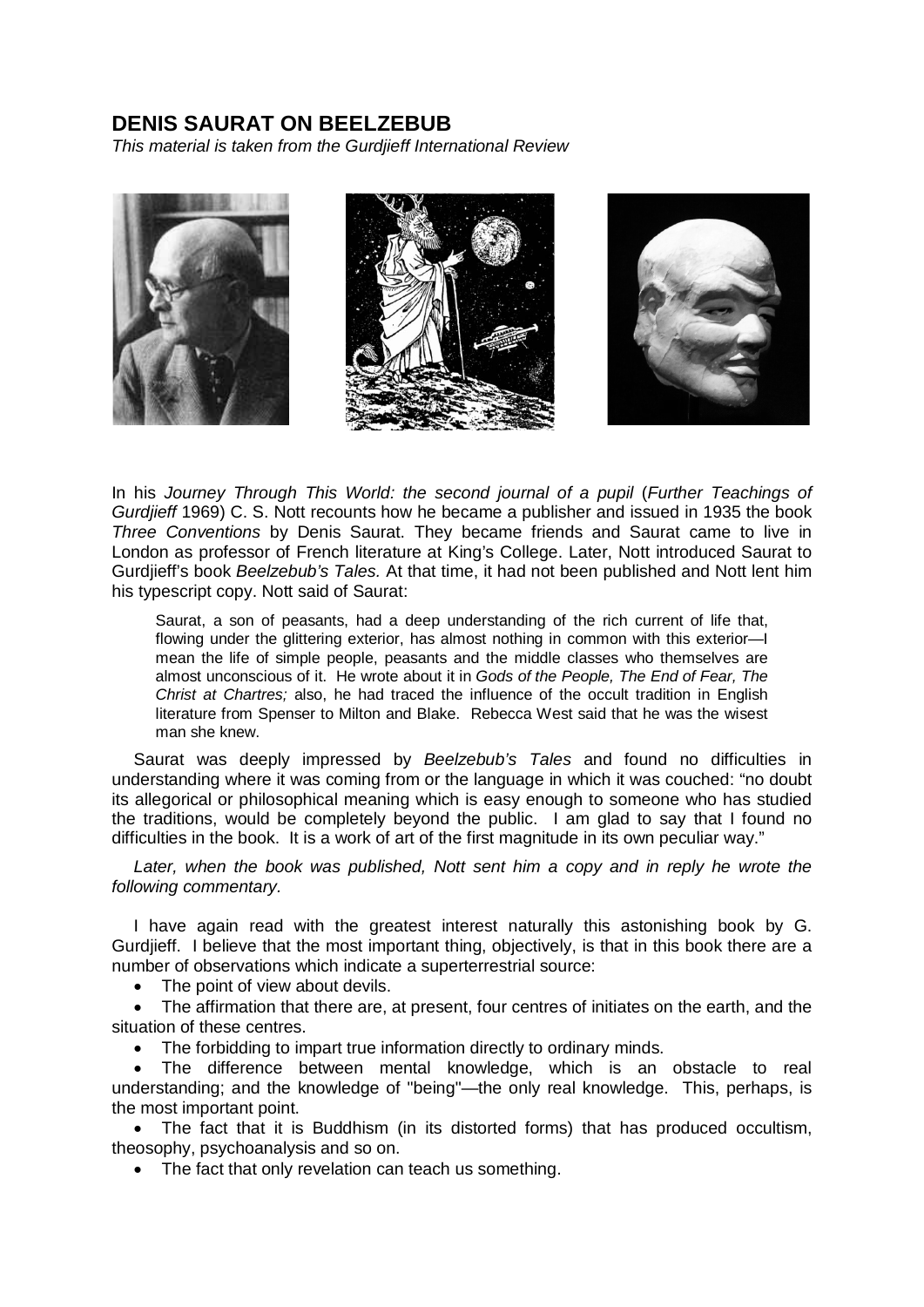• The suffering of God.

• We are thus in the presence of one who, in a certain measure, speaks with authority.

In the second place, very many of the ideas, though common-sensical, are based on intuitions well above the normal.

• Every criticism of modern life and of human history is perfectly just, and this is perhaps one of the most important things in the book, since it is absolutely necessary to understand that *all* our ideas have been falsified—before we have been able to correct at least some of them.

• The Greeks and the Romans have been responsible for putting in train fundamental errors—and then the Germans.

- God forgives all.
- The importance of the lawful inexactitudes in the transmission of real teaching in Art.
- The criticisms of the doctrine of reincarnation.

In the third place it is necessary to state that a great part of the book is not clear, and one has the right to suspect that G.G. has done this intentionally. Leaving his sense of humour on one side one can follow his idea that it is forbidden to teach directly, and that one can tell lies if these lies are useful to humanity; this shows that he has probably put errors or intentional inexactitudes in his book so as to compel his followers to exercise their own judgment and thus themselves develop and reach a higher level, to which—according to the theories of G.G., these followers would not arrive at if he, G.G., taught them the truth directly. In the latter case they would be in the category which is called "mental knowledge", whereas G.G. wishes them to reach the category of "knowledge of being", and the first hinders the second.

It is on this that each reader must take his own stand. I am quite ready to tell you mine. I place among the myths which are to be rejected, completed or explained:

• The person of Beelzebub, who is evidently a transformation of G.G. himself—leaving on one side the question of who is G.G.

• All the story of the central sun, of the planets, of the earth and the moon; and of eternal retribution for a small number of beings, which contradicts the idea of a universal pardon.

• The idea of Christ as only one of the messengers; in this case it is necessary to identify the Logos, which is perfectly indicated in the chapter on purgatory.

In conclusion, it seems to me that the teachings of G.G. should be able to play a very important role in our time if they are explained by minds first of all endowed with a certain preliminary knowledge and a developed critical sense.

I think further that it is a compliment to G.G. to believe that this is exactly what he intended himself. You know as well as I, and even better, that he had a critical sense and a sense of humour extremely well developed; and further, a very poor opinion of the intellectual capacity of people to whom he spoke in general. I shall be very happy to know what you think of these points of view, and I shake you very cordially by the hand.

Once, in our talks I said, 'But so few people know about *Beelzebub's Tales.* What's going to happen to it, supposing it does get published?' Saurat said,

Nothing much may happen in our time. We are in too much of a hurry. We have no sense of real time in the West. Perhaps in fifty, or a hundred years a group of key men will read it. They will say, 'This is what we've been looking for', and on an understanding of it, may start a movement which could raise the level of civilization.

Gurdjieff is a Lohan. In China there is the cave of a hundred Lohans, presumably all that have appeared in China in over four thousand years. A Lohan is a man who has gone to schools and by incredible exertions and study has perfected himself. He then comes back into ordinary life, sits in cafes, drinks, has women, and lives the life of a man, but more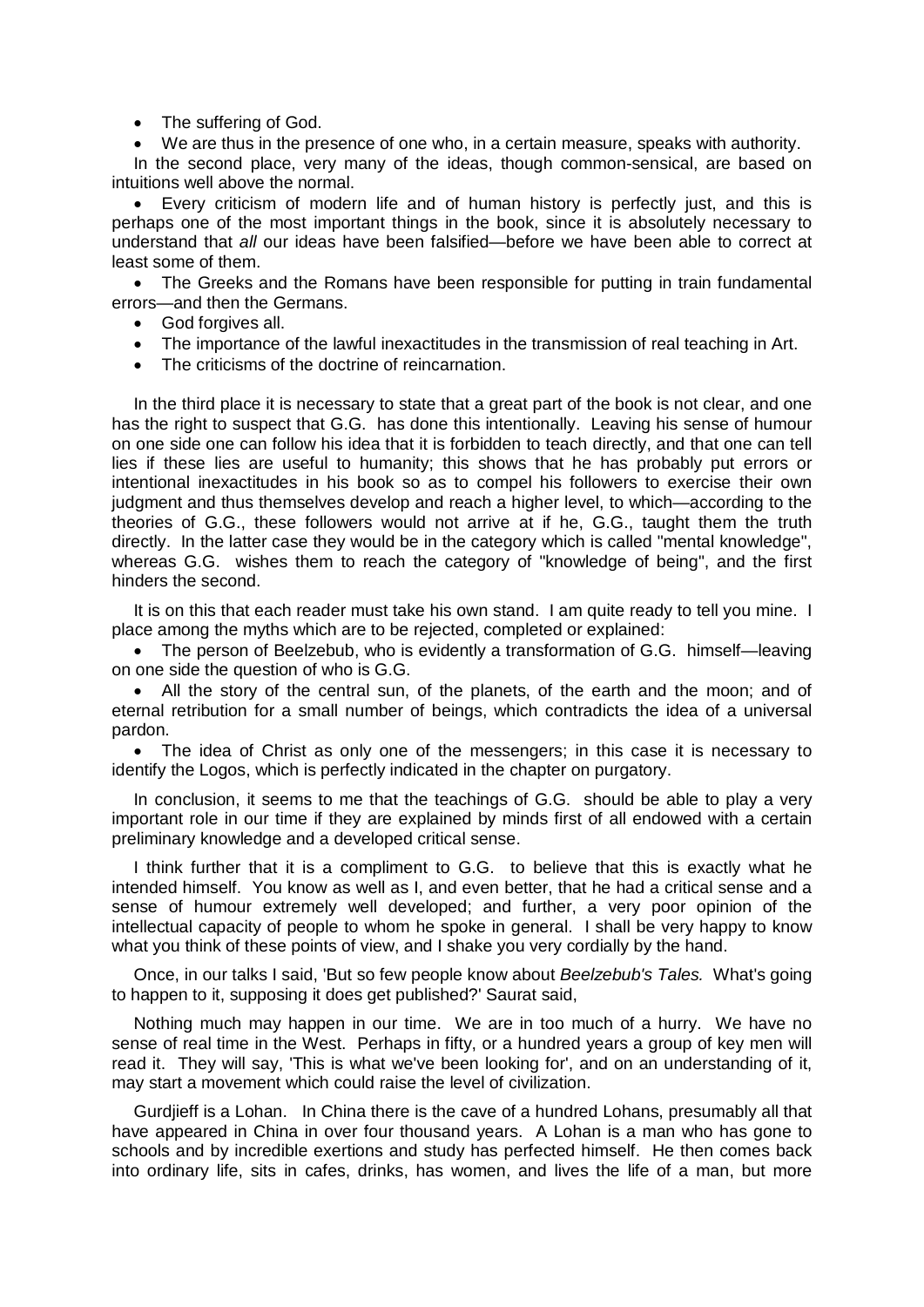intensely. It was accepted that the rules of ordinary man did not apply to him. He teaches, and people come to him to learn objective truths. In the East a Lohan was understood. The West does not understand. A teacher in the West must appear to behave like an English gentleman.

## *In another letter, this time to Louis Pauwels:*

I do not think that Gurdjieff should be looked upon as a master whose object was to instruct disciples in a doctrine, but rather as a teacher trying to shape the intellect and character of a chosen number of pupils, whom he regarded as children under his care. One does not tell children the whole truth, one gives them carefully prepared parts of the truth that one hopes will further the development of their souls, and sometimes one even invents stories, such as Father Christmas, to encourage the children to express themselves. In his book, *All and Everything*, Gurdjieff says, when speaking of a great sage of the Earth, (page 901)

I had full moral right to tell him the truth about myself, because of his attainments he was already 'Kalmanuior,' that is, a three-brained being of that planet with whom it is not forbidden us from Above to be frank. But at the moment I could in no way do this, because there was also present there the dervish Hadji-Bogga-Eddin who was still an ordinary terrestrial three-brained being, concerning whom, already long before, it was forbidden under oath from Above to the beings of our tribe to communicate true information to any one of them on any occasion whatsoever . . . This interdiction upon the beings of our tribe was made chiefly because it is necessary for the three-brained beings of your planet to have 'knowledge-of-being.'

And any information, even if true, gives to beings in general only 'mental knowledge' and this mental knowledge always serves beings only as a means to diminish their possibilities of acquiring this knowledge of being.

And since the sole means left to these unfortunate beings of your planet for their complete liberation . . . [from their errors] is this knowledge-of-being, therefore this command was given to the beings of our tribe under oath concerning the beings of the Earth.

This almost hidden passage on pages 901-2 (that most readers never reach) gives us a clue to Gurdjieff's behaviour with his pupils. His aim was to induce them to discover truth for themselves as, according to Gurdjieff's general doctrine, this is the only kind of truth of any value. Cardinal Newman gives us the essentials of this doctrine on the many occasions in which he makes his famous distinction between "notional assent" and "real assent." A man gives "notional assent" to something that his mind understands and accepts, but he hardly ever acts on this assent, which is purely intellectual, abstract and fruitless. "Real assent," on the other hand, comes not from intellect but from immediate contact with being, and this "real assent" includes not only intellect, but also desire, will and action. Newman would not have agreed with Gurdjieff that intellectual acceptance is fatal to real knowledge, but at heart Gurdjieff's thought is not far removed from Newman's, nor from that of so many of the poets, Keats amongst others, who says in the *Ode to a Nightingale* "Though the dull brain perplexes and retards," for it is his intellect that prevents him from taking in the beauty of the nightingale's song.

In Christian theories of grace there is, indeed, the same idea. It is not through the intellect that one reaches faith, on the contrary, intellect is inimical to faith. Faith is direct contact with God and comes through grace. In Gurdjieff's thought this theory applies to everything, not only to God, of whom he hardly ever speaks. In order to know things, one must discover them for oneself and all that we are told by others is only a veil.

The fact that Gurdjieff gives free rein to his sense of humour follows from this theory. In the way he presents things he is above all a humourist. I do not mean that he is a humourist and nothing else, on the contrary, I maintain that he is an extraordinary highly developed spiritual teacher. But the presentation of his doctrines and above all, perhaps, his actual